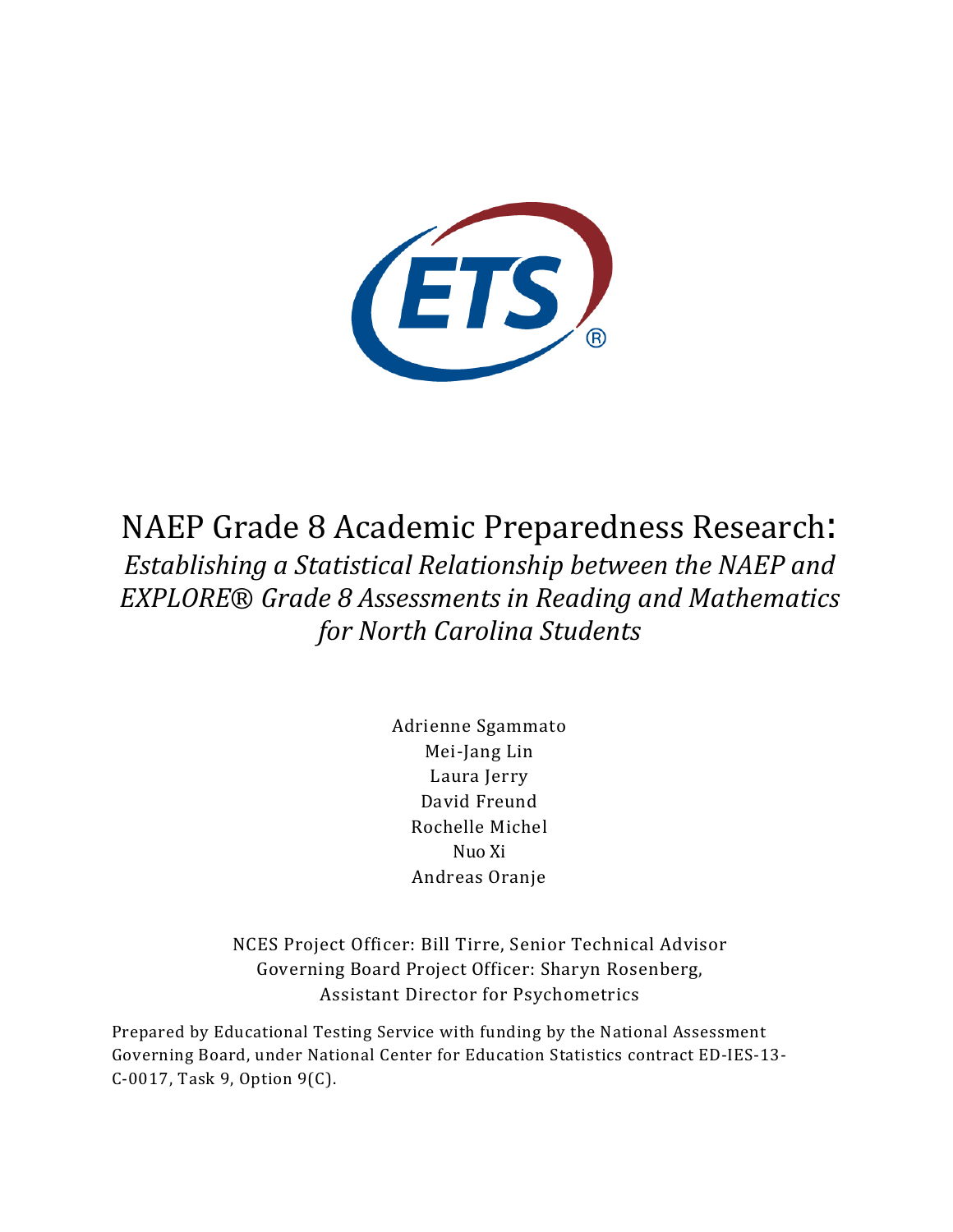

## **Introduction**

Starting in early 2003, the National Assessment Governing Board embarked on an ambitious mission to redesign grade 12 assessments and reporting as recommended by the National Commission on 12<sup>th</sup> Grade Assessment and Reporting. Most importantly, the commission recommended that a state program should be implemented (similar to  $4<sup>th</sup>$  and  $8<sup>th</sup>$  grade) and that NAEP should start reporting on the readiness of 12th graders for college, training for employment, and entrance into the military. As a result of the second recommendation, a number of studies were conducted to assess whether and in what ways NAEP could report on *academic preparedness*. To be "academically prepared for college", 12th graders should have the knowledge and skills in reading and mathematics to qualify for placement into entry-level, credit-bearing, non-remedial courses in broad access 4-year institutions and, for 2-year institutions, the general policies for entry-level placement, without remediation, into degree-bearing programs designed to transfer to 4-year institution. After various content alignment studies, judgmental standard setting, secondary analyses, data collections, and statistical linking research (National Assessment Governing Board, 2009), potential benchmarks were identified on the 12th grade Reading and Mathematics scales to indicate what level of performance would correspond to a reasonable probability of being academically prepared for postsecondary education. As a result, a national postsecondary education preparedness percentage could be estimated and reported for the 2013 assessments in Reading and Mathematics. Details about this work can be found on a section of the National Assessment Governing Board website dedicated to preparedness [\(http://www.nagb.gov/what-we-do/commission.html\)](http://www.nagb.gov/what-we-do/commission.html).

As part of the initial statistical linking research, Florida participated (and continues to participate) at the  $12<sup>th</sup>$  grade level and was a critical component for the validity evaluation of the benchmarks offering SAT®/ACT® data, Grade Point Averages, and ACCUPLACER® College Placement Exam results as well as longitudinal data into Florida public postsecondary institutions, including Remedial Course Placement and First Year Grade Point Average.

Moving forward, one focus of the second phase of the NAEP academic preparedness research is to study the extent to which grade 8 students are on track for being academically prepared for college by the end of high school. Several states, including North Carolina, participated in the statistical linking research and provided data on students who were part of the NAEP grade 8 sample during the 2012-2013 school year. Some state partners will continue to provide longitudinal data as these students progress through high school and beyond, to be analyzed and reported in future reports.

In this report we will describe the NAEP and EXPLORE® assessments in Reading and Mathematics, discuss the linking methodology (and refer the interested reader to more technical references), and provide the results. A summary will complete this report.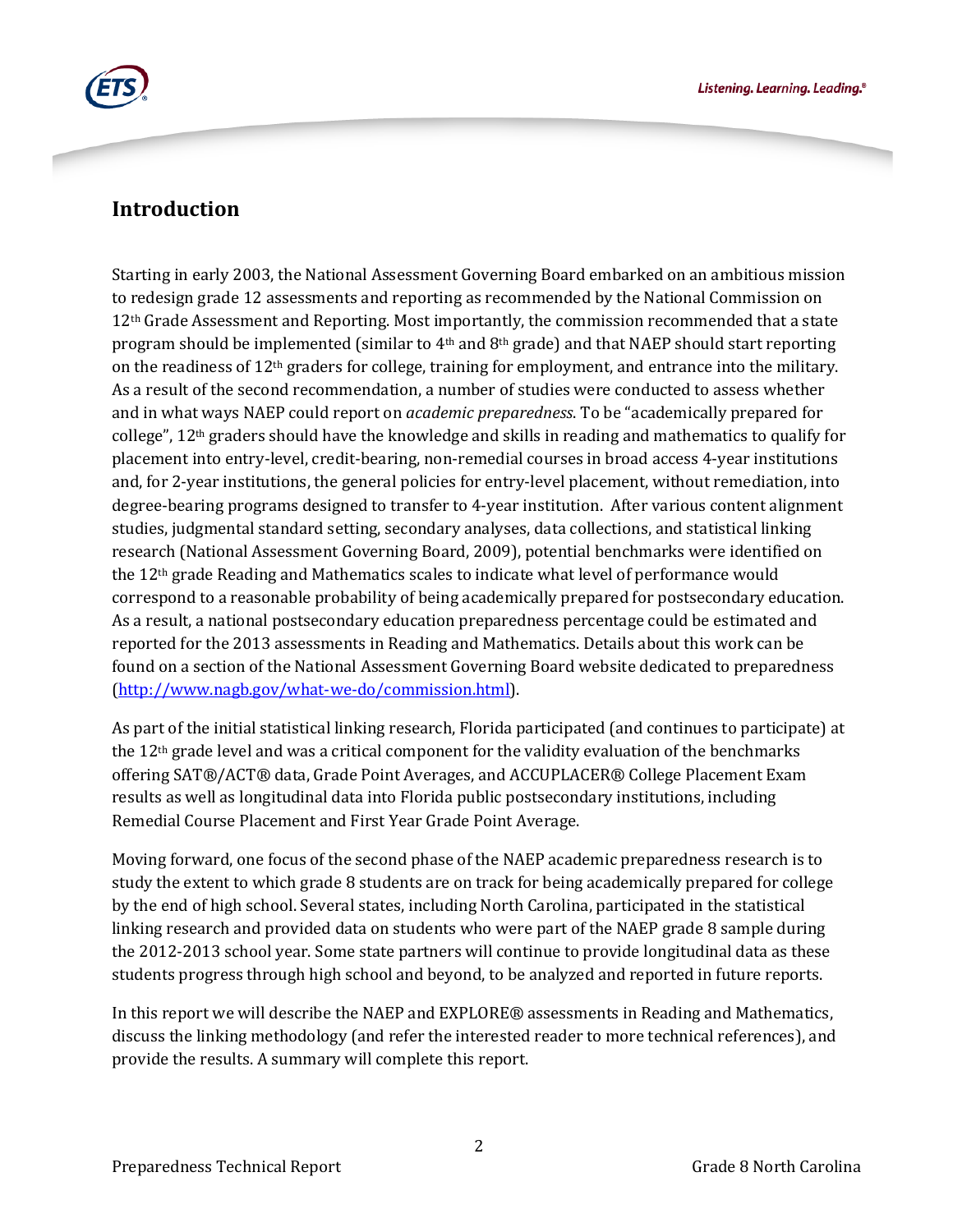

## **Linking Assessments**

#### *The ACT EXPLORE® Assessment*

The EXPLORE® test<sup>[1](#page-2-0)</sup> developed by ACT was administered to nearly all 8<sup>th</sup> graders in North Carolina during the 2012-2013 school year (with the testing window from Oct 1 to Oct 31, 2012). The assessment includes four multiple-choice tests. Each test measures student's achievement in one of the following four areas: English, Mathematics, Reading, and Science. Students had 30 minutes to finish each test. The number of items in the test varies by subject. For reading and mathematics, both tests have 30 items. EXPLORE® scores provide evidence about the knowledge and skills that students are likely to have in each of the four aforementioned areas. The distribution of item difficulties was selected so that the tests will effectively differentiate among students who vary widely in the level of achievement. A composite score is provided, which is calculated as the average of the four test scores. The individual test scores, as well as the composite score, range from 1 to 25 and are disseminated to students and schools directly. In this study, only the Reading and Mathematics scores were used to link with the NAEP Reading and Mathematics assessments.

The ACT EXPLORE® assessments were designed to assess a specific student's academic progress at the 8th and 9th grade levels, especially with respect to college and career readiness. To help students translate test scores into a clear indicator of their current level of college readiness, ACT derived the ACT College Readiness Benchmarks based on a review of normative data, college admissions criteria, and information obtained through ACT's Course Placement Services. Students who meet a benchmark on the ACT test have approximately a 50% chance of obtaining a B or higher and approximately a 75% chance of obtaining a C or higher in the corresponding credit-bearing firstyear college courses (ACT EXPLORE® 2013/2014 Technical Manual, p. 17). In addition, there are corresponding benchmarks for the ACT EXPLORE®, which are linked to the ACT College Readiness Benchmarks. Students who meet a benchmark on the EXPLORE® test have approximately a 50% chance of meeting the ACT Benchmark in the same subject, and are likely to have approximately the same chance of earning a B or better grade in the corresponding college course(s) by the time they graduate high school. The current College Readiness Benchmarks for the EXPLORE® Reading test for grade 8 is 16 and for the EXPLORE® Mathematics test is 17 (ACT EXPLORE® 2013/2014 Technical Manual, p. 17). These benchmarks were used in this investigation. Note that the EXPLORE® reading benchmark was adjusted in 2013. Previously the reading EXPLORE® benchmark was 15. The math EXPLORE® benchmark remained unchanged.

<span id="page-2-0"></span><sup>1</sup> ACT will discontinue the use of the EXPLORE® test after fall 2015 for existing users and no new users are now being accepted.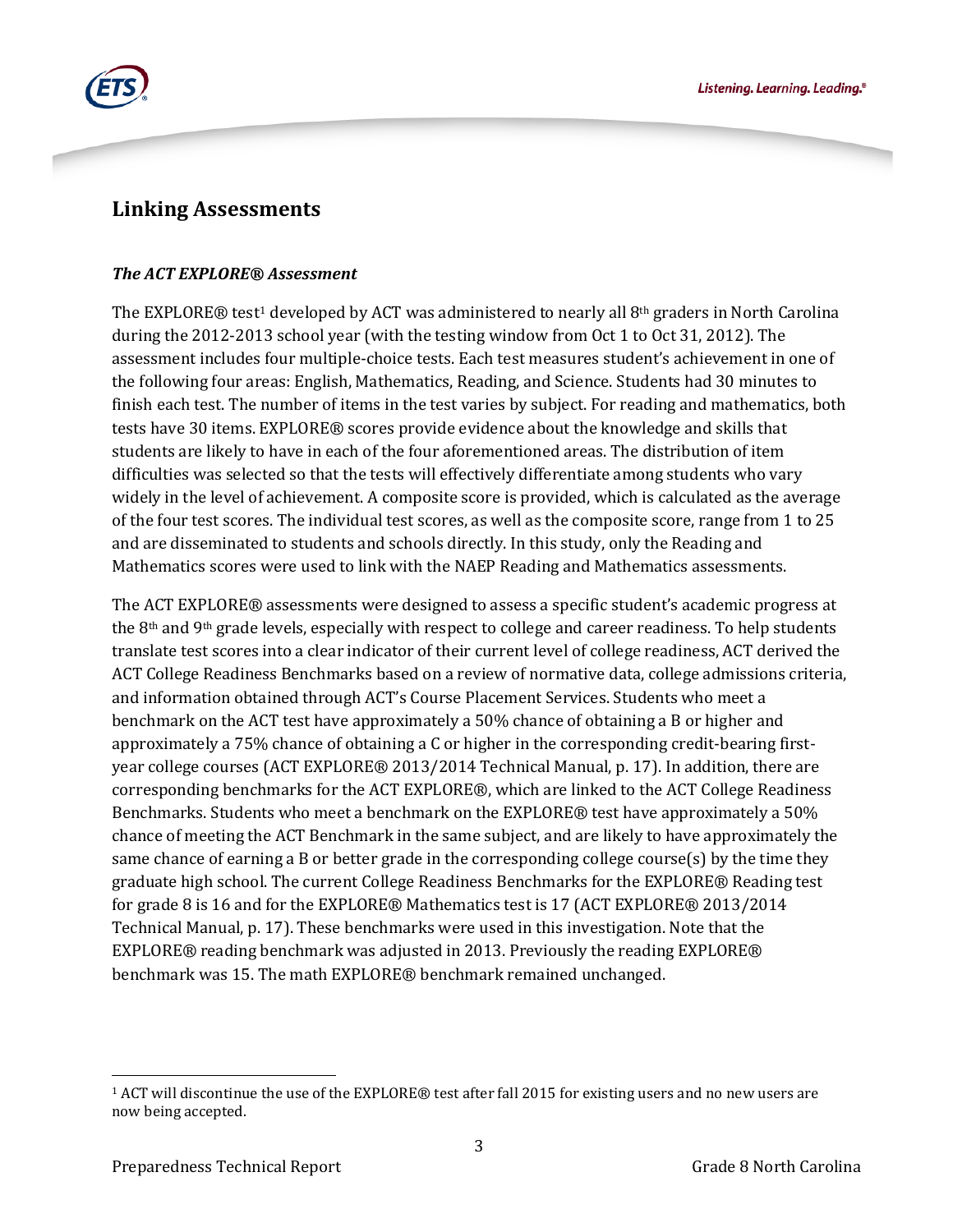

### *The National Assessment of Educational Progress (NAEP)*

The NAEP test was administered to selected 8th graders in North Carolina during the 2012-2013 school year (with the testing window from the last week of January to the first week of March in 2013). NAEP is the only nationally representative assessment of 4<sup>th</sup>, 8<sup>th</sup>, and 12<sup>th</sup> grade students in public and private schools in the U.S. in a variety of academic subjects. Subjects such as Reading, Mathematics, and Science are also assessed at the state- and even large urban district-level, particularly in grades 4 and 8. Samples of schools and students are selected from a sampling frame in order to produce results that are nationally representative and also representative of participating states and urban districts. Selected students had 50 minutes to complete the cognitive items (i.e., test questions) contained in the NAEP test booklets that were randomly assigned to them. The number and type of items in each booklet vary by subject and by grade. For grade 8 reading, each booklet contains two blocks of about 10 items each. For grade 8 math, each booklet contains two blocks of about 15 items each. A mix of multiple-choice and constructed response items is administered and blocks are systematically paired across booklets (i.e., matrix sampling design). The NAEP assessment is based on broad frameworks developed by the National Assessment Governing Board. By law, no student or school results are estimated or reported using the NAEP assessment. In fact, the assessment is designed in a way that no reliable score *can* be computed at the student level while minimizing the burden of any individual student selected to participate in the assessment. Instead, the main objective of NAEP is to report on the achievement of policy-relevant population groups, estimated directly using marginal estimation latent regression methods. For a comprehensive description of NAEP estimation procedures, the reader is referred to Mislevy, Beaton, Kaplan, & Sheehan (1992).

For the linking study, this requires that the relationship between NAEP and other measures (e.g., EXPLORE® scores) must be directly estimated using this latent regression methodology since there are no appropriate student-level scores available. In the methodology section we will discuss some of the steps that were required to complete this part of the research. NAEP reports results on scales that range from 0 to 500 in grade 8 Reading and Mathematics and the goal is to express the aforementioned ACT EXPLORE® benchmarks in terms of these scales. Students sampled for participation in NAEP are assessed in only one assessment subject. Consequently, each student in the matched or linking sample had EXPLORE® scores in both reading and mathematics, but results for only one NAEP assessment, either reading or mathematics.

### *Linking*

When linking scales of different assessments, it is important to be precise about what that exactly entails. Usually, the two instruments under a linking study do not measure the same construct and have not been designed for that purpose, but generally there is some overlap. The greater the overlap, as evidenced by a higher correlation between the two scales, the more confident we can be that the instruments can be used to predict each other well. When the relationship is very strong and the instruments have a similarly high reliability, we would be able to claim that the two scales are largely interchangeable and, therefore, that there is a one-to-one relationship between scores on the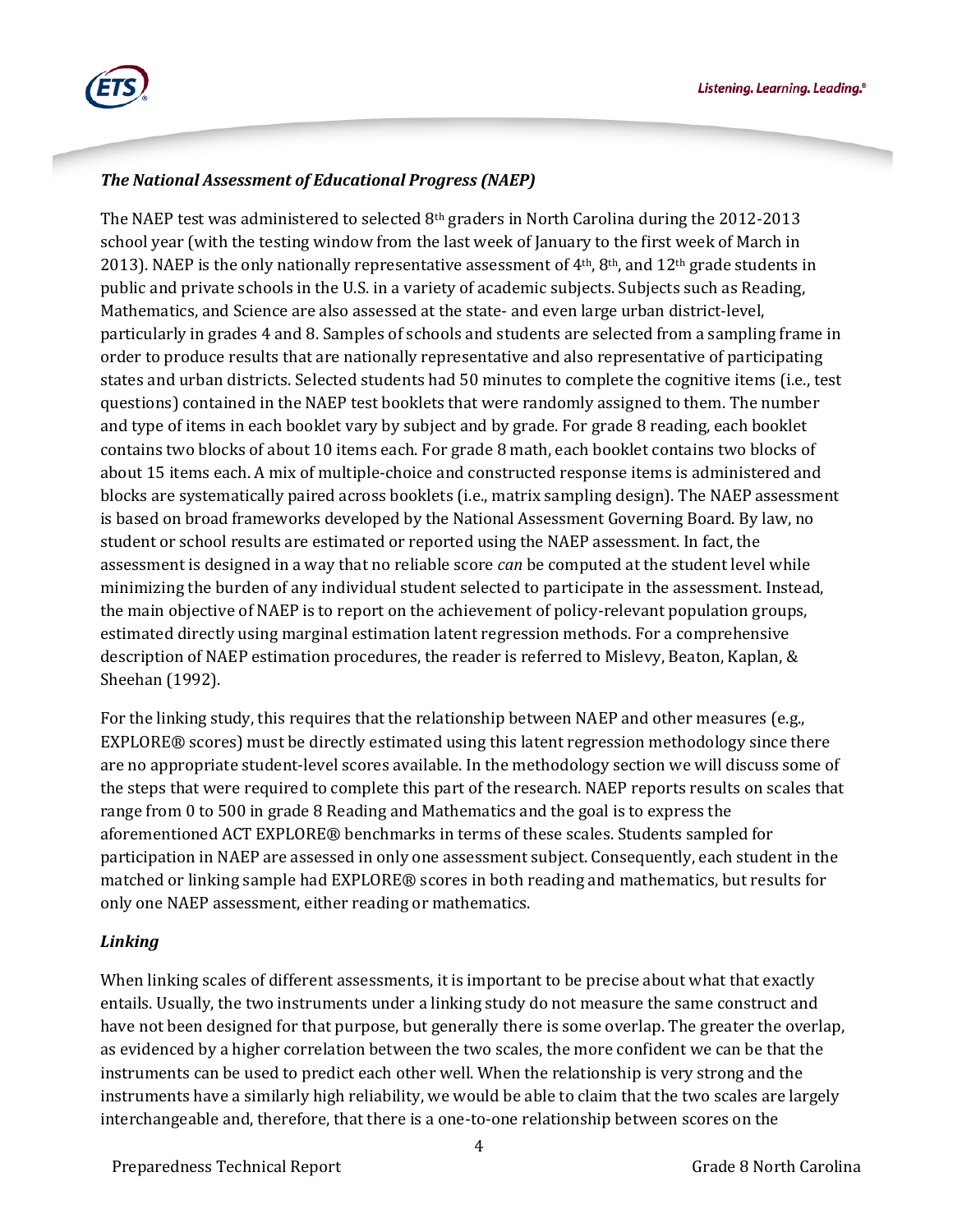

one scale and scores on the other scale. When this relationship is moderate, then we can do a 'best' projection of one scale onto the other or the reverse, which would not necessarily lead to similar results. In that case, the outcome would be of a probabilistic nature (e.g., "at score level X, students have a reasonably high probability to be prepared"). In the case of the preparedness linking studies, and taking past studies into account, a moderate relationship is most probable. We will elaborate further on this in subsequent sections.

Typically, a content alignment precedes statistical alignment to assess the extent to which the instruments were designed to measure the same or different constructs. Content alignment studies between NAEP and EXPLORE® Reading and Mathematics are being conducted by the National Opinion Research Center (NORC) at the University of Chicago (under contract ED-NAG-14-C-0002 with the National Assessment Governing Board) and will provide an important context for the statistical linking results presented here.

# **Methodology**

In this section we will discuss the data and the linking methodology. The purpose is to give the reader some insight into the procedures that were followed and, therefore, the opportunity to evaluate the results within that context.

#### *Data*

This study used data from students who were sampled and assessed in NAEP 8<sup>th</sup> grade reading or mathematics in 2013 and had also taken the EXPLORE® assessment. From late January through early March of 2013, NAEP assessments in reading and mathematics were administered to samples of 8<sup>th</sup> grade students that were representative of each state, and together of the nation. As a result, about 2,700 public school students were sampled from each state for each subject. In addition to state representative samples, NAEP also assesses many large urban districts including Charlotte-Mecklenburg Schools in North Carolina, adding a representative sample for those districts. Consequently, about 4,000 and 3,900 students were assessed in reading and mathematics, respectively, in North Carolina. Sample sizes are rounded to the nearest hundred as required in the NCES Statistical Standards [\(https://nces.ed.gov/statprog/2002/stdtoc.asp\)](https://nces.ed.gov/statprog/2002/stdtoc.asp). Because only a sample is assessed and for efficiency purposes schools are sampled proportionally to size (in addition to other adjustments), sampling weights have to be used to appropriately represent all student groups of interest and, consequently, calculate unbiased results. The EXPLORE® assessment is required in North Carolina at the  $8<sup>th</sup>$  grade level, meaning that almost all students who were sampled for NAEP also participated in EXPLORE® and have associated scores. The reverse is obviously not true, given that NAEP is sample-based (i.e., not every student who participated in EXPLORE® also participated in NAEP).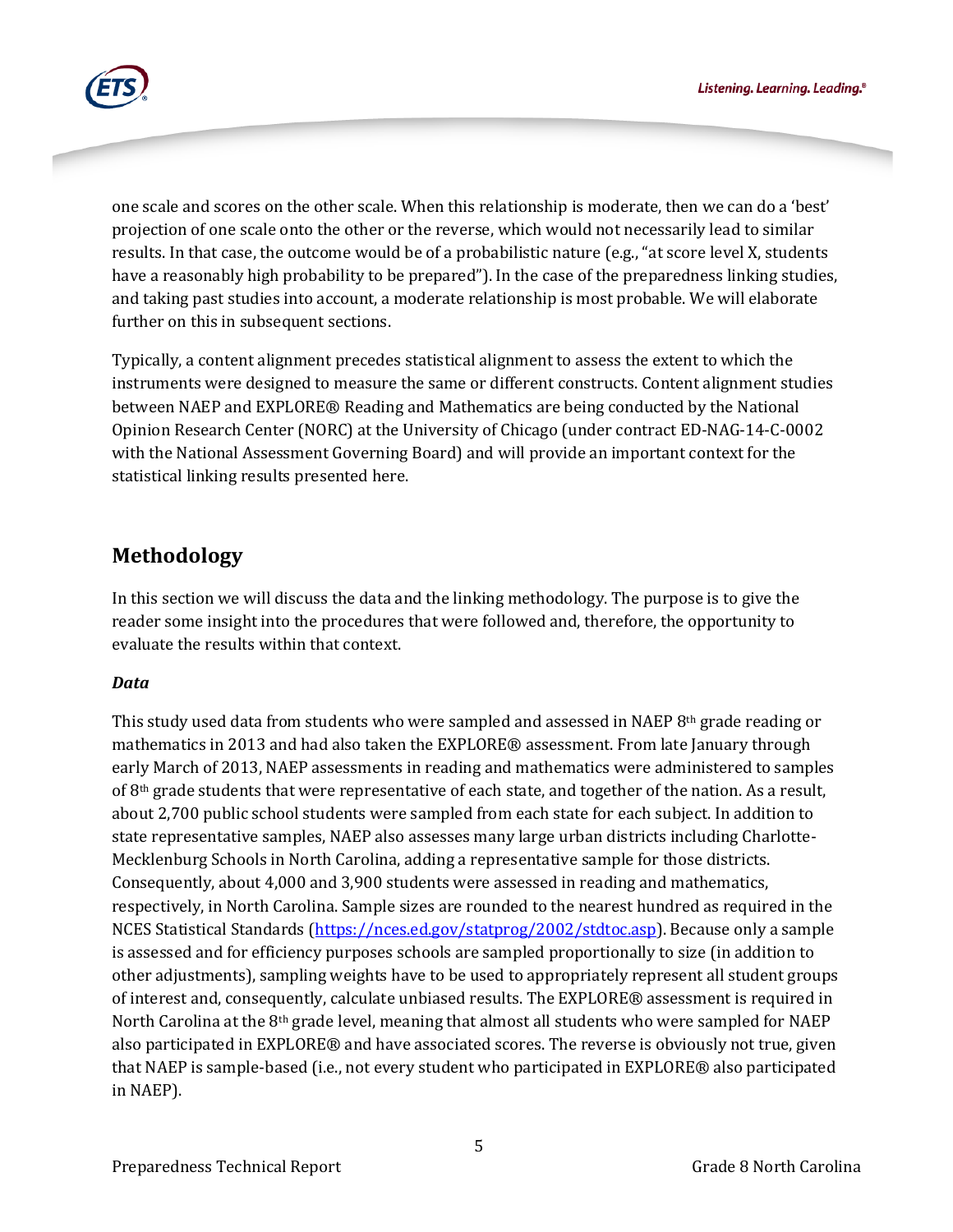Listening. Learning. Leading.<sup>®</sup>



The process of matching EXPLORE® scores to NAEP participants was carried out through an agreement between the National Assessment Governing Board and the National Center for Education Statistics (NCES) to have NAEP contractors Westat and ETS conduct the preparedness research work. In addition, data confidentiality agreements were established between all parties involved and the North Carolina Department of Public Instruction. A process for matching the student records was developed to protect students' identity and confidentiality. Confidentiality of state supplied scores (e.g., EXPLORE® scores) was assured through the assignment of a pseudo ID for students taking that assessment and using that pseudo ID as a way to transfer scores to ETS *without* the need to include Personally Identifiable Information (PII) such as names or birthdates. Similarly, the pseudo ID was appended to NAEP files by Westat who then provided that file to ETS, again *without* any PII. Via the pseudo ID, ETS subsequently matched EXPLORE® scores to NAEP files. In the case of North Carolina, EXPLORE® scores were matched at 96%, which is extraordinarily high. The matching rates for various student subgroups (by gender, by race/ethnicity, etc.) were at or above 92%. Table 1 provides weighted percentages by gender and race/ethnicity for the matched sample and overall match rates.

|                    |       |              |          |       | Reading                            |                            |          |                    |
|--------------------|-------|--------------|----------|-------|------------------------------------|----------------------------|----------|--------------------|
|                    | White | Black        | Hispanic | Asian | American Indian<br>/Alaskan Native | Pacific<br><i>Islander</i> | 2+ races | Total <sup>2</sup> |
| Male               | 28%   | 14%          | 6%       | 1%    | # <sup>1</sup>                     | #                          | 1%       | 50%                |
| Female             | 26%   | 14%          | 7%       | 1%    | #                                  | #                          | 2%       | 50%                |
| Total <sup>2</sup> | 54%   | 28%          | 13%      | $2\%$ | $1\%$                              | #                          | 3%       | 100%               |
|                    |       |              |          |       |                                    | Overall Match Rate         |          |                    |
| <b>Mathematics</b> |       |              |          |       |                                    |                            |          |                    |
|                    | White | <b>Black</b> | Hispanic | Asian | American Indian<br>/Alaskan Native | Pacific<br><i>Islander</i> | 2+ races | Total <sup>2</sup> |
| Male               | 28%   | 13%          | 7%       | 1%    | #                                  | #                          | 1%       | 51%                |
| Female             | 25%   | 14%          | 6%       | 1%    | #                                  | #                          | 1%       | 49%                |
| Total <sup>2</sup> | 54%   | 27%          | 13%      | 2%    | $1\%$                              | #                          | 3%       | 100%               |
|                    |       |              |          |       |                                    | <b>Overall Match Rate</b>  | 96%      |                    |

*Table 1. Weighted percentages by gender and race of the North Carolina linking samples*

NOTES: 1# Rounds to zero.

<sup>2</sup> Detail may not sum to totals because of rounding.

Given the fact that the two assessments that are linked have very different purposes and, possibly, different stakes, an outlier analysis is in order. For instance, if there are participants that scored very high on a *higher* stakes test (i.e., EXPLORE® test) and very low on the *lower* stakes test, the low performance can be reasonably attributed to motivation rather than performance level. Such cases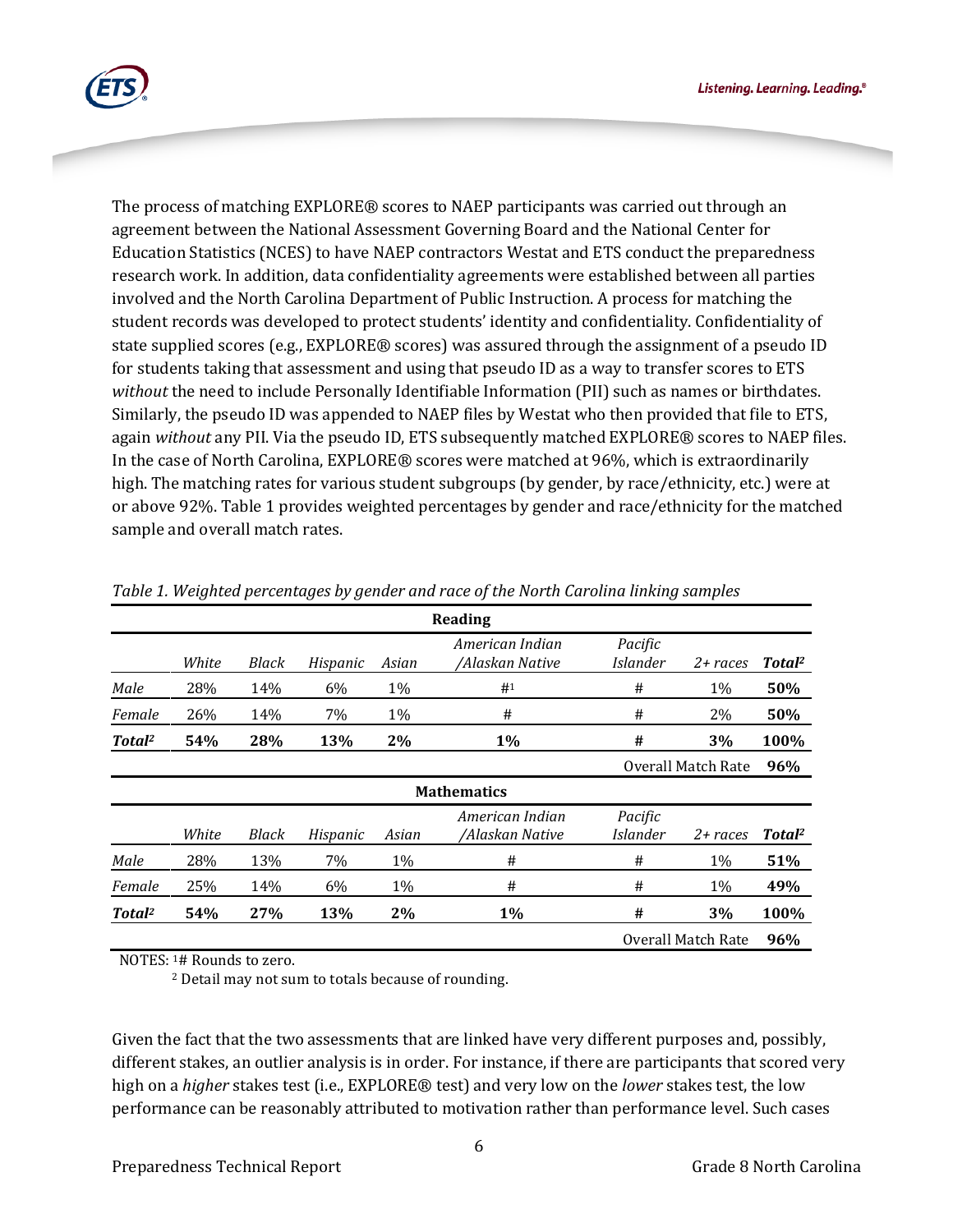

would be considered 'outliers' and removed from further analyses. An initial examination of the joint distribution of NAEP and EXPLORE® revealed very few potential outlier cases. After this more cursory inspection, standardized residuals from robust regression (Huber, 1973) were used to identify approximately 0.6% of cases in reading and approximately 0.8% of cases in mathematics (cases with absolute standardized residuals greater than 3 were considered outliers and removed). We refer to Huber (1973) for details about the procedure and the criteria applied. These outliers were excluded from the final linking samples and were not used in subsequent analyses.

### *Analysis Approach*

After preparatory data identification, matching, merging, and data reconciliation, the linking analyses were conducted. The current study was designed to pursue five<sup>[2](#page-6-0)</sup> specific analysis questions that guide the choices in methodology for the linking and validation:

- 1) What are the correlations between the grade 8 NAEP and EXPLORE® scores in reading and mathematics?
- 2) What scores on the grade 8 NAEP reading and mathematics scales correspond to the EXPLORE® benchmarks?
- 3) What are the average grade 8 NAEP reading and mathematics scores (and the difference between the 75th and 25th percentiles) and the IQR for students below, at, and above the EXPLORE® benchmarks?
- 4) What scores on the EXPLORE® reading and mathematics scales correspond to the grade 8 NAEP *Proficient* cut scores in reading and mathematics?
- 5) What are the average EXPLORE® reading and mathematics scores and inter quartile ranges (IQRs) for students below and at or above the NAEP *Proficient* cut score?

We will describe pertinent methodological details about the analyses followed by the results of the analyses in the final section. The key steps of the analyses are (a) estimating the correlation between NAEP and EXPLORE®, which includes use of the aforementioned latent regression methodology (b) determining the appropriate methodology for linking based on those correlations (c) applying procedures to effectively estimate cumulative probability functions and (d) calculating impact data as part of the results.

A satisfactory treatment of the latent regression methodology is outside the scope of this report and the interested reader is referred to Mislevy, Beaton, Kaplan, and Sheehan (1992). The basic notion is that NAEP measures constructs that are represented on item response theory based latent scales, which are not measured reliably at the student level. However, pertinent data from students in specified groups of interest can be pooled to estimate reliable scores at the group level. EXPLORE®

<span id="page-6-0"></span>j <sup>2</sup> Research questions 4) and 5) were added by the Committee on Standards, Design and Methodology (COSDAM) at the August 2015 NAGB meeting, in order to explore the relationship between grade 8 NAEP and EXPLORE® scores in reading and mathematics in a reverse direction.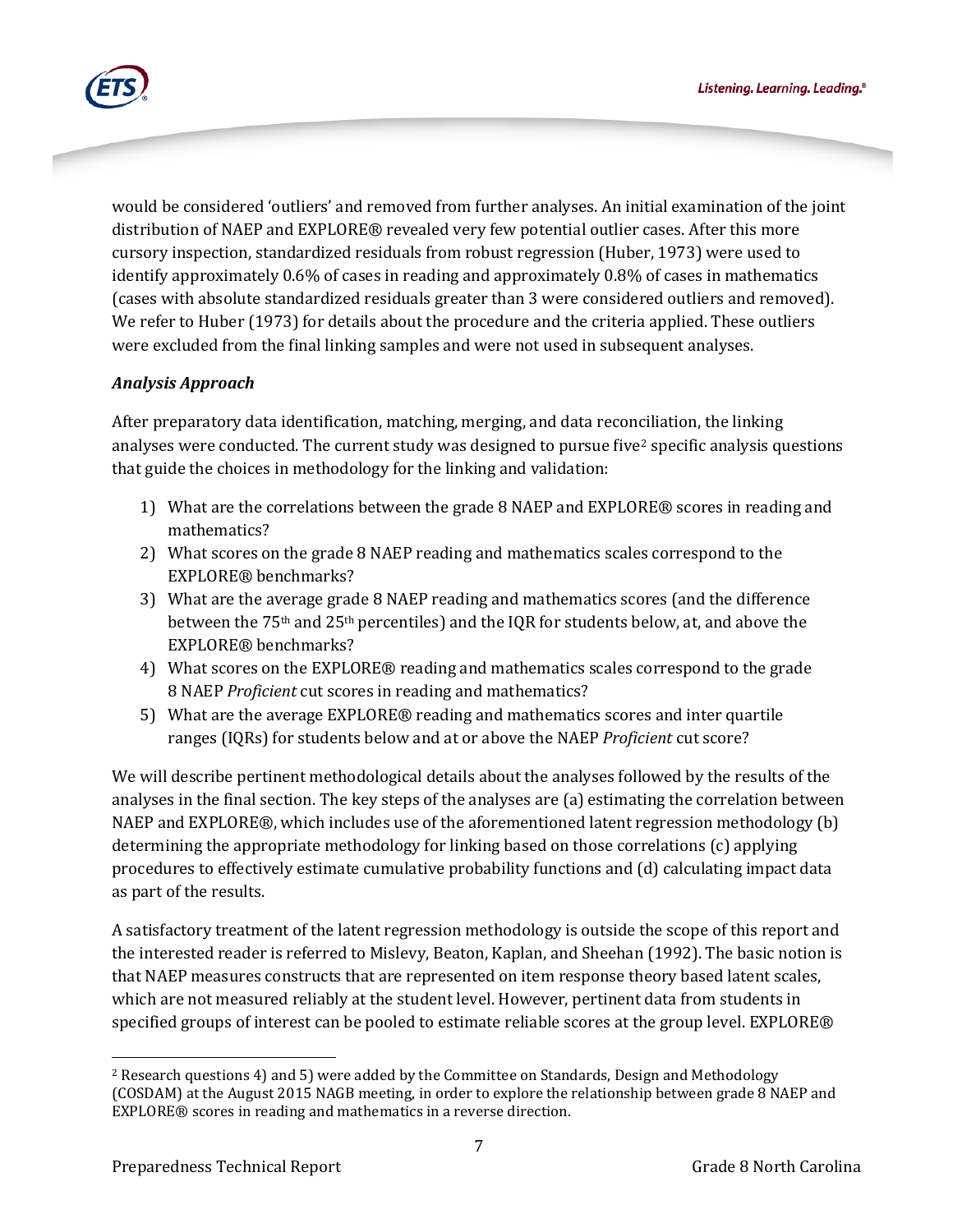

scores, on the other hand, are reliably estimated at the individual level and can be treated as a set of consecutive (semi-continuous) groups. Correlations between NAEP and EXPLORE® can be directly estimated at the overall level and the result showed that the (true score) correlation for reading is 0.72 and for mathematics is 0.82. While these are not low correlations, they do suggest that there is enough uncertainty in the relationship that a direct one-to-one correspondence of scale score points is not advisable.

To elaborate on that observation and as briefly introduced earlier, different classes of statistical relationships can be established between various tests, and the distinctions correspond to the extent to which the tests are similar with respect to the constructs measured, populations, and measurement characteristics of the tests (Feuer, Holland, Green, Bertenthal, & Hemphill, 1999; Holland & Dorans, 2006). In this study, two types of statistical linking were originally considered: concordance and projection. Concordance establishes a score linkage between two tests by matching the corresponding score distributions. The claims that can be made based on concordance are also commensurately strong. Essentially, the claim is made that a score *x* on NAEP exactly corresponds to a score *y* on EXPLORE® and vice versa. Projection is a less stringent type of correspondence in which scores on one test are related, typically via a linear or nonlinear regression, to a conditional distribution of scores on the other test. Projection relationships are not symmetric, and do not assume or result in a one-to-one correspondence. The claim is made that a score of *x* on NAEP corresponds to the proportion *p* of students attaining the benchmark score of *y* or higher on EXPLORE®. Subsequently, a choice for *p* has to be made, where a more conservative claim requires a higher p. This means that if one wants to have a very high degree of confidence that students at a certain NAEP score pass the benchmark, then a relatively high *p* has to be set, a relatively high score level is identified, and, likely, the percent of students that actually pass the benchmark is underestimated. The reverse is true when a lower degree of confidence is acceptable. Needless to say, concordance assumes and requires a much stronger relationship than projection.

The relationships between NAEP and EXPLORE® reading (*r* =0.72) and mathematics (*r* = 0.82) are not sufficiently strong to support concordance, given that a generally accepted minimum correlation for concordance is *r* = 0.866 (Dorans, 1999; Dorans & Walker, 2007). Consequently, projection was used in this study. As mentioned before, typically a smoothing process is applied in order to produce more accurate probability distributions, particularly when the underlying population distribution of test scores may contain irregularities (Moses & Liu, 2011), for example due to a non-continuous nature of the scale. Bivariate loglinear smoothing (Holland & Thayer, 2000) was applied to the joint NAEP-EXPLORE® distributions[3.](#page-7-0)

<span id="page-7-0"></span>j <sup>3</sup> For reading, as part of the loglinear smoothing procedure we preserved the first 3 moments for the NAEP distribution, 4 moments for the EXPLORE® distribution, and 4 cross-moments. For math, we preserved the first 3 moments for the NAEP distribution, 6 moments for the EXPLORE® distribution, and 4 cross-moments. These loglinear smoothing models mostly resulted in the smallest value of the Akaike Information Criterion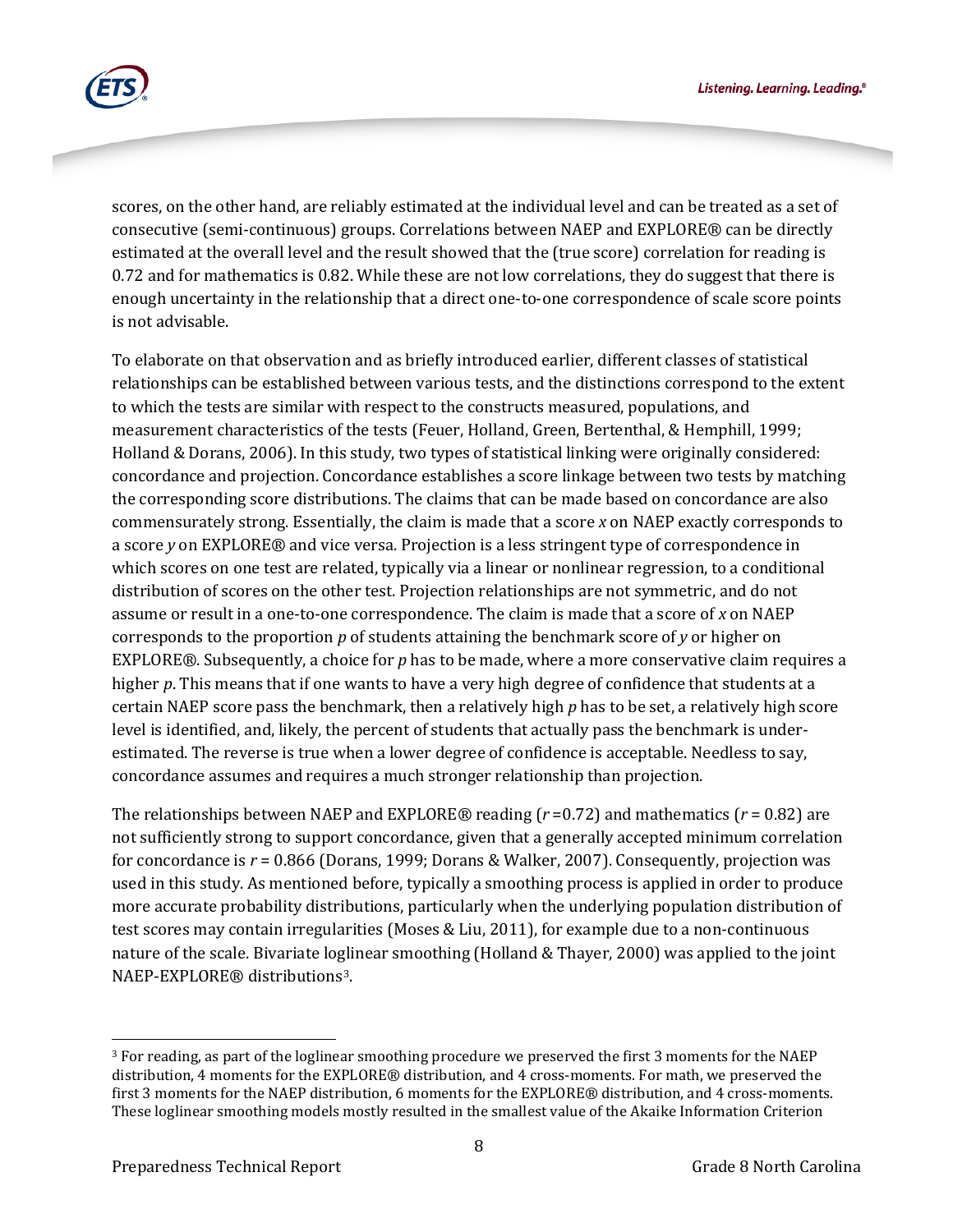Listening. Learning. Leading.<sup>®</sup>



An important tool for evaluating statistical links between tests is sensitivity analysis, which is intended to examine the extent to which the linking relationship is invariant across key student groups, such as gender and race/ethnicity groups. These analyses require a minimum sample size<sup>[4](#page-8-0)</sup> in order to produce reliable comparisons. For the North Carolina linking samples, both gender groups met that criterion. For the race/ethnicity groups, only White, Black, and Hispanic student subgroups met the criterion. Separate linking functions were established for these subgroups and deviations from the overall linking function indicated violation of invariance. It should be noted though that the purpose of this linking is to establish a specific benchmark for preparedness. In that sense, substantial variability across student groups for parts of the scale that does not entail the benchmark could be quite harmless. The comparison results showed some variance across the three ethnicity subgroups for both reading and mathematics. In general, the linking functions for the Black and Hispanic subgroups were lower than the overall linking function, and the linking function for White was slightly higher than the overall linking function. The two gender subgroups did not show substantial variation from the overall linking results. Even though the comparison between the linking functions indicated some variance among different subgroups, the difference was not large enough to discredit the linking study. In fact, it should be emphasized that some subgroups considered here had a much smaller sample size than the overall linking sample, and therefore the difference observed between the linking functions should be interpreted with great caution.

Finally, for both reading and mathematics, the probabilities from the smoothed joint distributions were used to create projections tables containing conditional cumulative distributions of NAEP proficiencies for EXPLORE® scores. The range of possible NAEP scores below, at, and above the EXPLORE® benchmark (16 on the EXPLORE® reading scale and 17 on the EXPLORE® mathematics scale) were estimated and, subsequently, for each subject area the projected conditional distributions were used to identify the NAEP scale scores associated with the EXPLORE® benchmarks. In addition, the direction of the linking relationship was reversed and the point on the EXPLORE® measure that corresponds most closely to the NAEP *Proficient* cut score was identified using the conditional cumulative distributions of the EXPLORE® scores for the NAEP proficiencies. We will discuss the results of the linking study in the following section.

## **Results**

### **EXPLORE® benchmarks projected on the NAEP scale**

The most important result, following the second and third analysis questions, is to determine what scores on the NAEP reading and mathematics scales correspond to the EXPLORE<sup>®</sup> benchmarks. In

j (AIC) statistic (Moses & von Davier, 2006), although model complexity and sample size was also taken into consideration.<br><sup>4</sup> The minimum was set at 500 as a rule of thumb, but based on the idea that there is at least one observation

<span id="page-8-0"></span>below -3 and above +3 standard deviations (in a standard normal distribution) in expectation.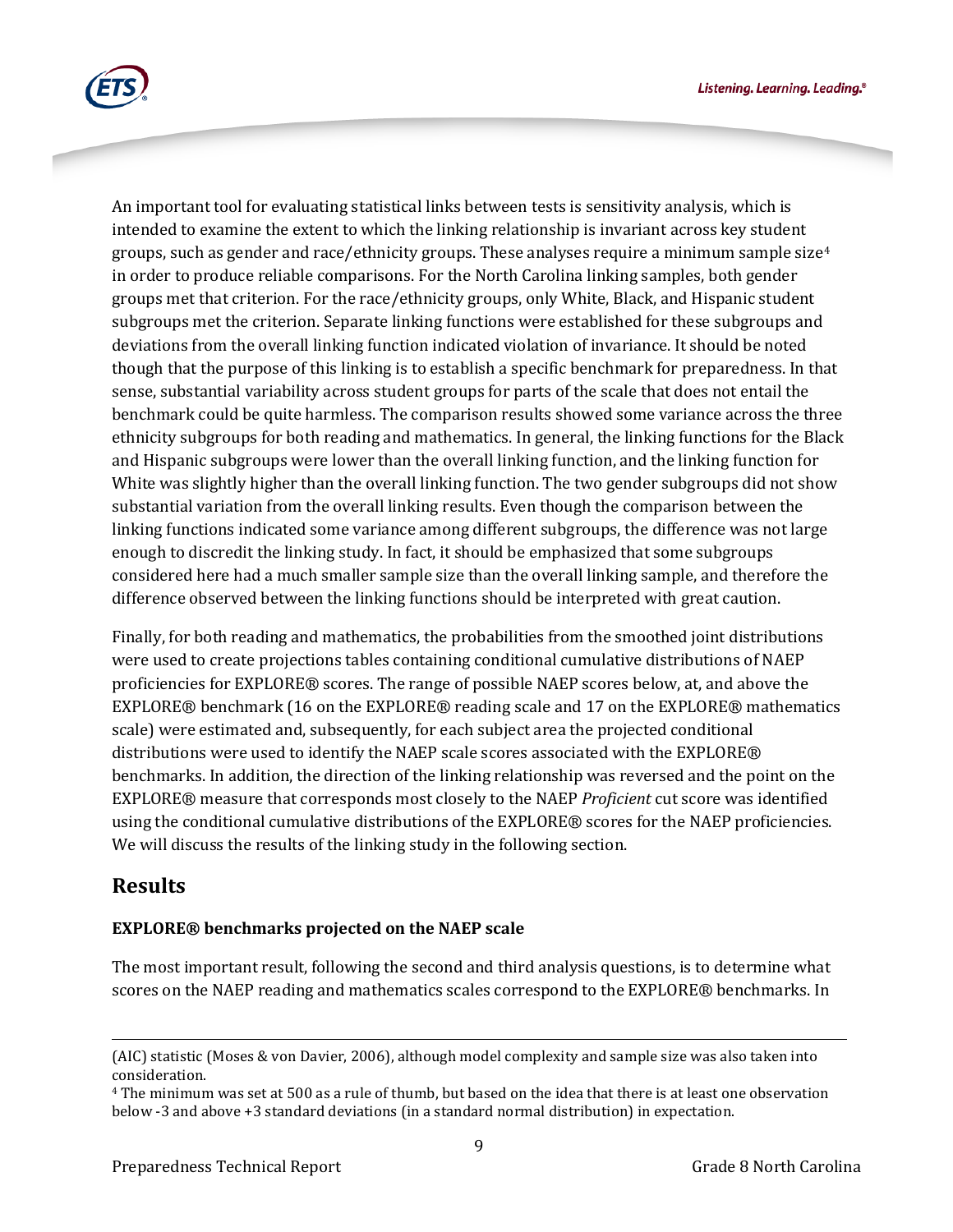

other words, what would be the 'on track to be prepared' score level on NAEP that corresponds most reasonably to an established 'on track' benchmark.

Table 2 provides descriptive statistics to get an initial sense of where the benchmark most likely will be located as well as some distributional properties as context to these results. The average scores and percentile estimates for students below, at, and above the EXPLORE® benchmarks are spread out, though more so for students below the benchmark than above. Note that the mean *at* the benchmark is not necessarily the same as the NAEP score equivalent for the benchmark, but rather a characterization of the students at this level. Also note that these results are based on the statistical linking (i.e., projection methodology).

| Subject            | <b>EXPLORE®</b>  | Mean | Percentage <sup>2</sup> | <b>SD</b> | Percentile        |                   | IQR <sup>1</sup> |
|--------------------|------------------|------|-------------------------|-----------|-------------------|-------------------|------------------|
|                    | <b>Benchmark</b> |      |                         |           | 2.5 <sup>th</sup> | 7.5 <sup>th</sup> |                  |
| Reading            | Below            | 252  | 66%                     | 28        | 234               | 271               | 37               |
|                    | At               | 279  | 8%                      | 22        | 263               | 293               | 30               |
|                    | Above            | 298  | 27%                     | 24        | 282               | 314               | 32               |
| <b>Mathematics</b> | Below            | 270  | 62%                     | 27        | 253               | 289               | 36               |
|                    | At               | 299  | 12%                     | 19        | 286               | 312               | 26               |
|                    | Above            | 323  | 27%                     | 22        | 307               | 338               | 31               |

*Table 2: Descriptive NAEP Statistics for Students Below, At, or Above the EXPLORE® Benchmarks*

NOTES:  $11OR$  is the Inter Quartile Range or the difference between the 75<sup>th</sup> and 25<sup>th</sup> percentiles.

<sup>2</sup> Detail may not sum to totals because of rounding.

To determine the NAEP scale score point that most reasonably corresponds to the EXPLORE® benchmarks, it is most illustrative to graphically represent the relationship. Figures 1 and 2 show the relationship based on statistical projection for students at the respective benchmarks. The black curved line shows the proportion of students meeting the EXPLORE® benchmark for pertinent score levels on NAEP. Colored vertical lines indicate where the NAEP achievement levels are located. Finally, and as mentioned before, a proportion level has to be chosen commensurate the confidence required to indicate whether students have passed the benchmark or not. A red dotted line shows at which point students are more likely to have reached the benchmark than not (i.e., the probability is set at 0.50). Given the moderate relationships between the two scales, this seems a reasonable location for indicating sufficient chance to be 'on track to preparedness'. For context, a secondary, lighter red line indicates when the probability is set at 0.80, indicating a relatively high level of confidence that students have attained the EXPLORE® benchmark.

From the graphs it can be deducted that the location where students have a reasonable probability to be on track for reading could be set at a NAEP scale score of 285, slightly above the *Proficient*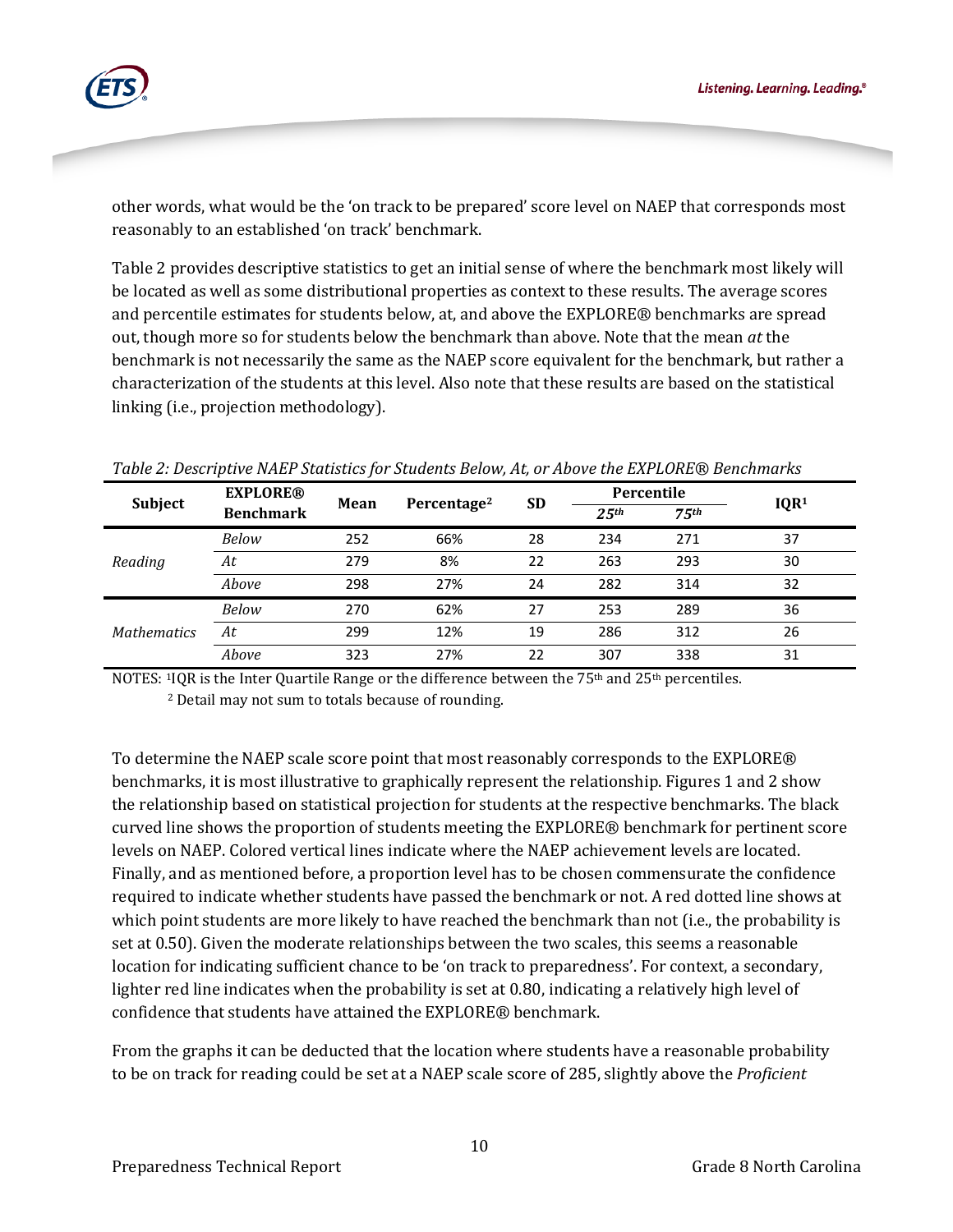

achievement level. The mathematics counterpart could be set at 301, very slightly above the *Proficient* achievement level.



*Figure 1: Proportion of students meeting the Reading EXPLORE® benchmark of 16 in North Carolina for NAEP Reading levels*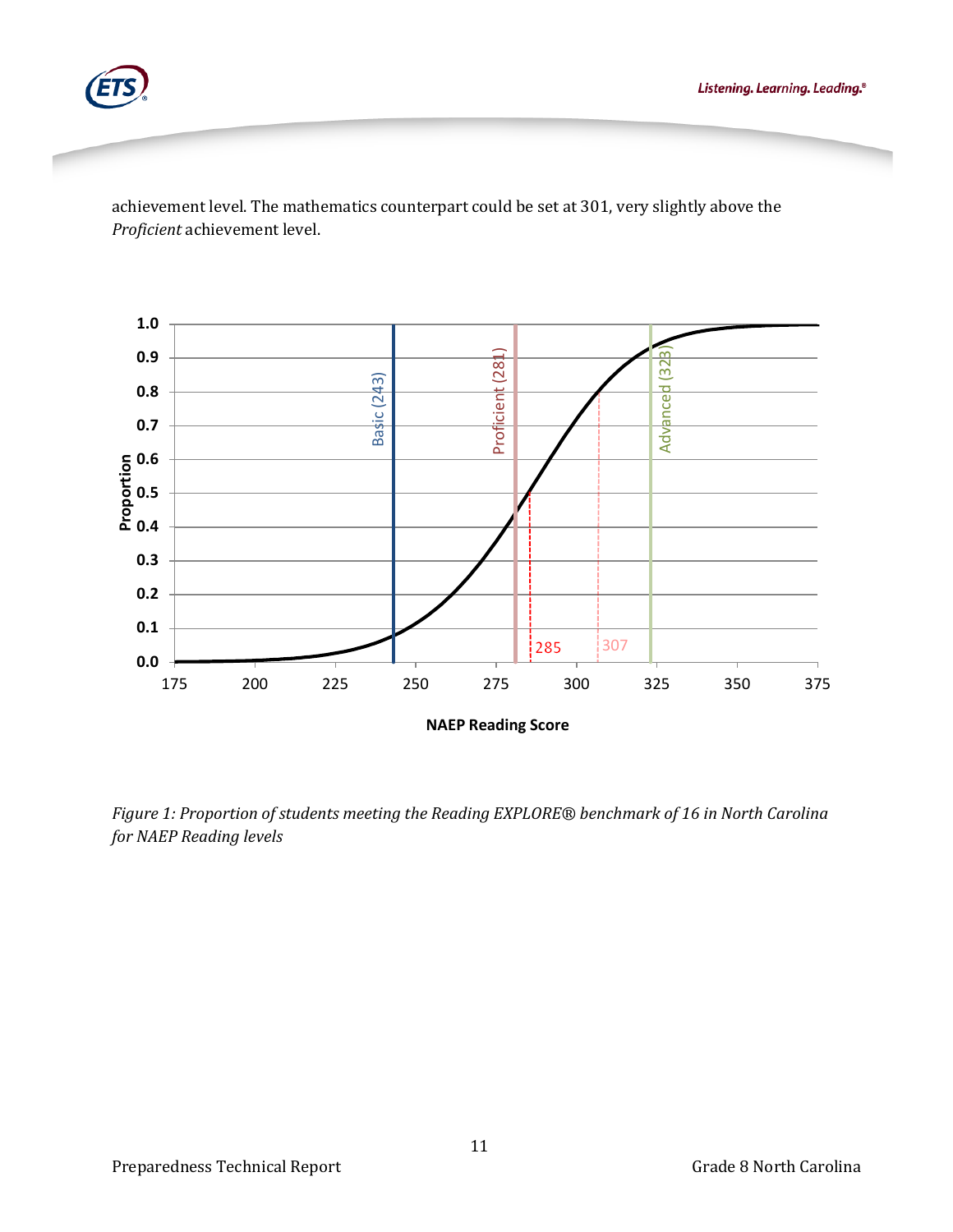



*Figure 2: Proportion of students meeting the Mathematics EXPLORE® benchmark of 17 in North Carolina for NAEP Mathematics levels*

#### **Impact**

Now that potential points have been identified, it is important to show what percentage of students in North Carolina are deemed to have a reasonable probability (i.e., the probability set at 0.50) of being on track in grade 8 across various student groups. Table 3 provides those percentages, based on the potential points identified on the NAEP scales, as well as the EXPLORE*®* benchmarks. Table 3 indicates that overall about 29 to 38 percent of students are on track, but the results differ across different subgroups. No significance testing has been conducted to compare these percentages and, therefore, no comparative statements will be made.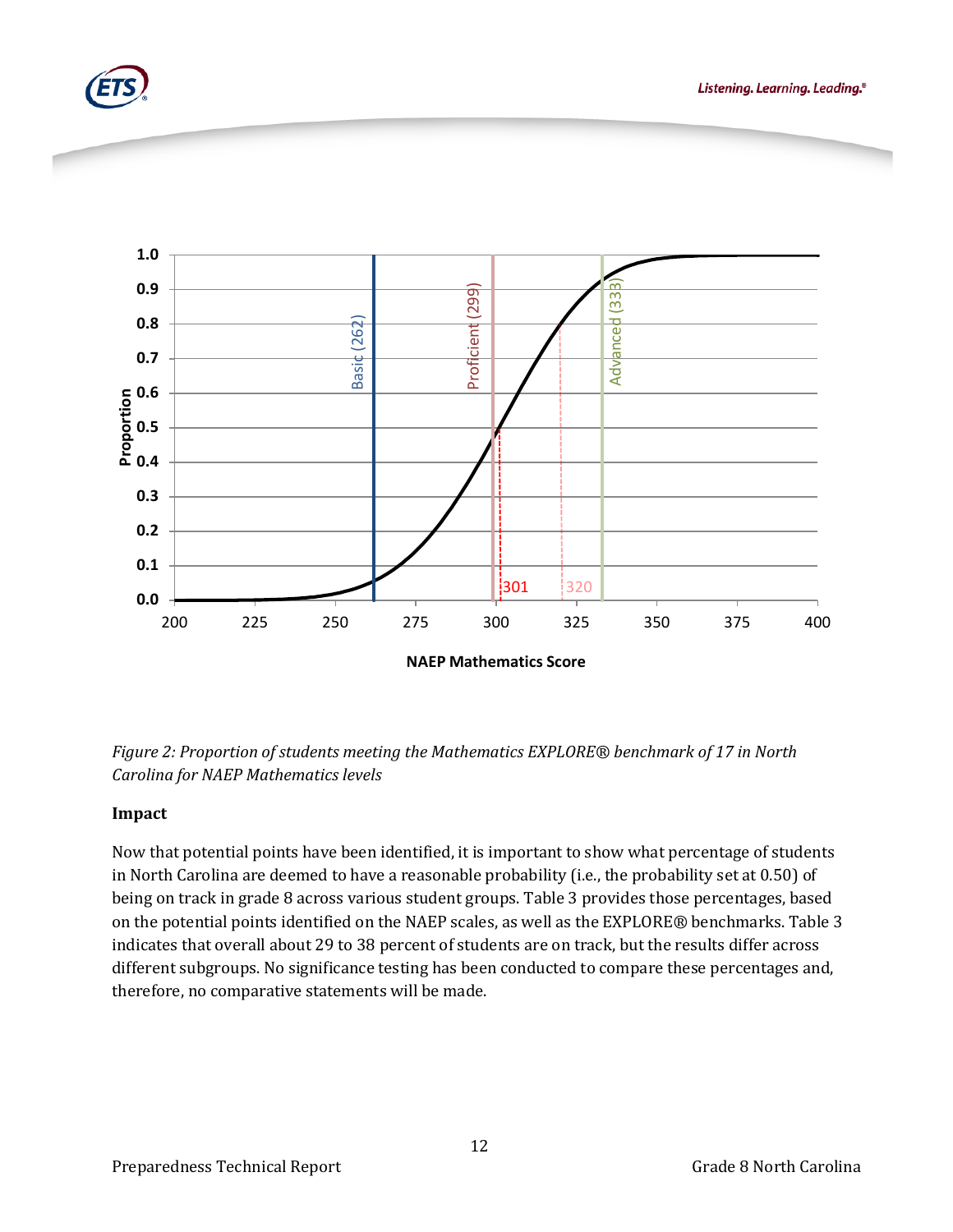

*Table 3: Percentage of the North Carolina linking samples that have a reasonable probability to be on track to be academically prepared based on the potential points identified on the NAEP scale, compared to the percentage of the same sample meeting the Reading EXPLORE® benchmark of 16 and Mathematics EXPLORE® benchmark of 17.* 

|                      |                 | Reading            | <b>Mathematics</b> |                    |  |
|----------------------|-----------------|--------------------|--------------------|--------------------|--|
| <b>Student Group</b> | NAEP $\geq$ 285 | $EXPLORE@ \geq 16$ | NAEP $\geq$ 301    | $EXPLORE@ \geq 17$ |  |
| Total                | 29%             | 32%                | 35%                | 38%                |  |
| Male                 | 22%             | 27%                | 35%                | 38%                |  |
| Female               | 35%             | 38%                | 35%                | 38%                |  |
| White                | 39%             | 42%                | 46%                | 49%                |  |
| <b>Black</b>         | 14%             | 17%                | 16%                | 18%                |  |
| Hispanic             | 19%             | 22%                | 27%                | 28%                |  |
| Asian                | 43%             | 53%                | 55%                | 60%                |  |

#### **NAEP** *Proficient* **cut scores projected on the EXPLORE® scale**

To answer the fourth and fifth research questions, we find the point on the EXPLORE® measure that corresponds most closely to the NAEP *Proficient* cut score, essentially reversing the direction of the linking relative to the previous analyses. Table 4 provides descriptive statistics of the EXPLORE® reading and mathematics scores for students below and at or above the grade 8 NAEP *Proficient* achievement level. The grade 8 NAEP *Proficient* level cut score was set at 281 for reading and 299 for mathematics.

|                    | <b>NAEP</b>       | Mean | Percentage | <b>SD</b> | Percentile        |                   |                  |
|--------------------|-------------------|------|------------|-----------|-------------------|-------------------|------------------|
| <b>Subject</b>     | <b>Proficient</b> |      |            |           | 2.5 <sup>th</sup> | 7.5 <sup>th</sup> | IQR <sup>1</sup> |
| Reading            | Below             | 13   | 66%        |           | 10                | 14                |                  |
|                    | At or Above       | 18   | 34%        |           | 15                | 20                |                  |
| <b>Mathematics</b> | Below             | 14   | 62%        |           |                   | 15                |                  |
|                    | At or Above       | 19   | 38%        |           | 16                | 20                |                  |

*Table 4: Descriptive EXPLORE*® *Statistics for Students Below, At or Above the Grade 8 NAEP Proficient Level.*

NOTES: 1IQR is the Inter Quartile Range or the difference between the  $75<sup>th</sup>$  and  $25<sup>th</sup>$  percentiles.

Following the same methodology of statistical projection (see Figures 3 and 4) we identified an EXPLORE® reading score of 16 and a mathematics score of 17 as cut points. These points coincide with the College Readiness Benchmarks for EXPLORE® reading and mathematics tests for grade 8 students.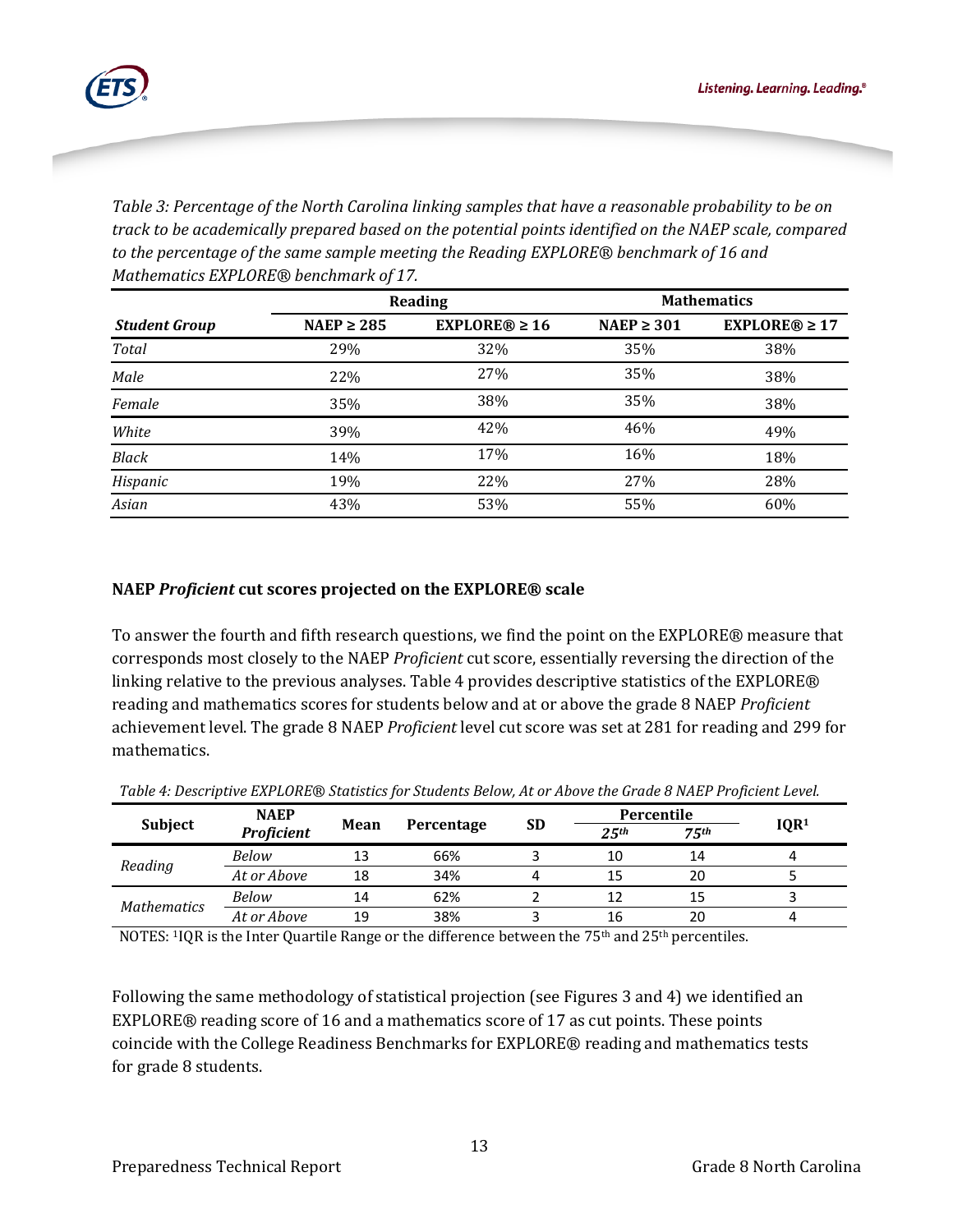





*Figure 3: Proportion of students meeting the NAEP Reading Proficient achievement level of 281 in North Carolina for EXPLORE*® *Reading scores*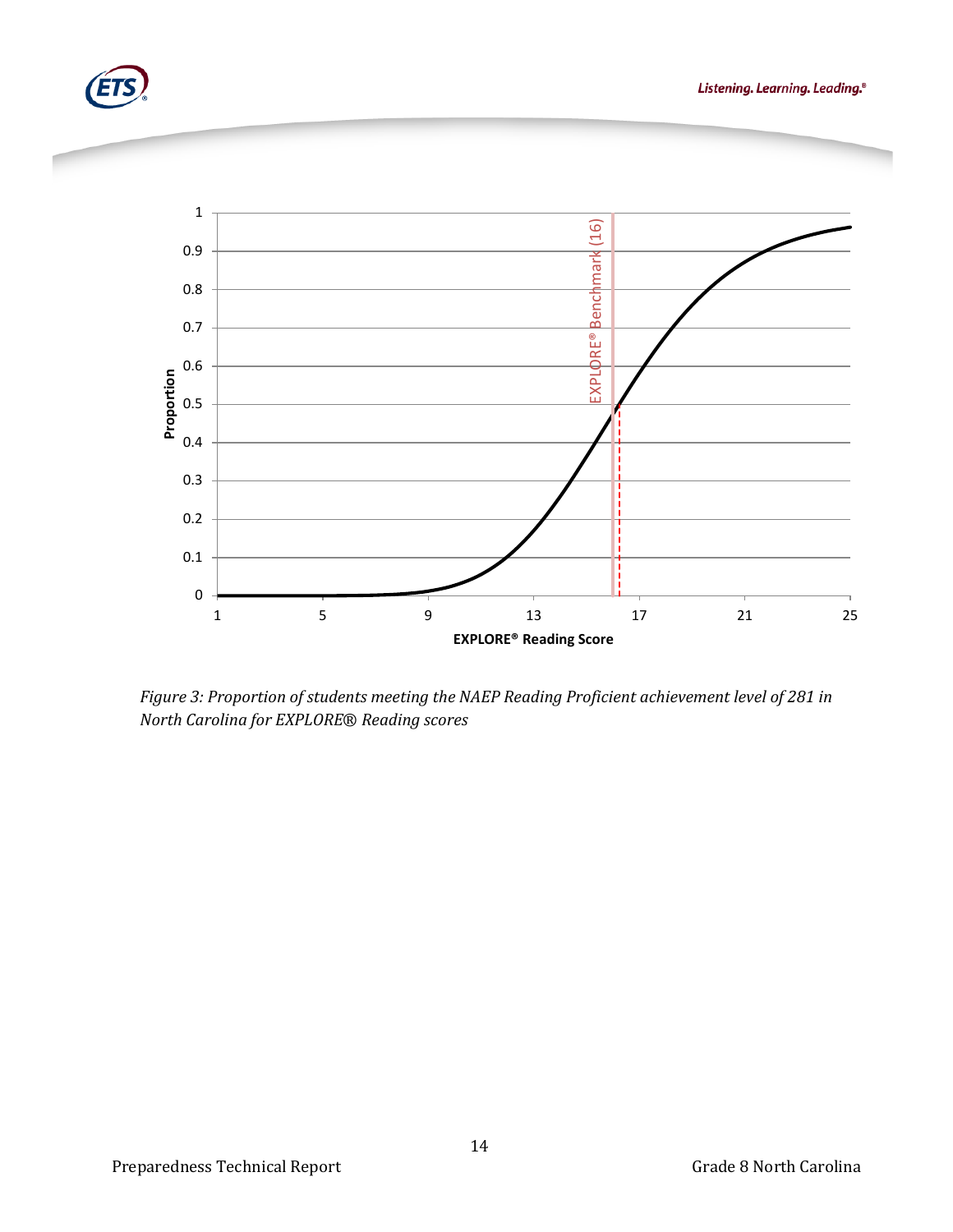





*Figure 4: Proportion of students meeting the NAEP Mathematics Proficient achievement level of 299 in North Carolina for EXPLORE*® *Mathematics scores*

## **Summary**

The goal of this study was to statistically relate NAEP and EXPLORE® and use that relationship to identify a reference point or range on the NAEP  $8<sup>th</sup>$  grade reading and mathematics scales reasonably associated with ACT's preparedness benchmarks on the EXPLORE® reading and mathematics measures. Identifying such points would potentially allow NAEP to report on the percentage of students at 8th grade who are on track to be prepared for college for the nation and for states. The first step involves three participating states, including North Carolina, who have graciously provided the critical EXPLORE® data necessary to calculate the relationship with NAEP. In this study, various statistical techniques, including latent regression, smoothing, and statistical projection were used to establish the relationship and identify potential markers on the NAEP scale that could form the basis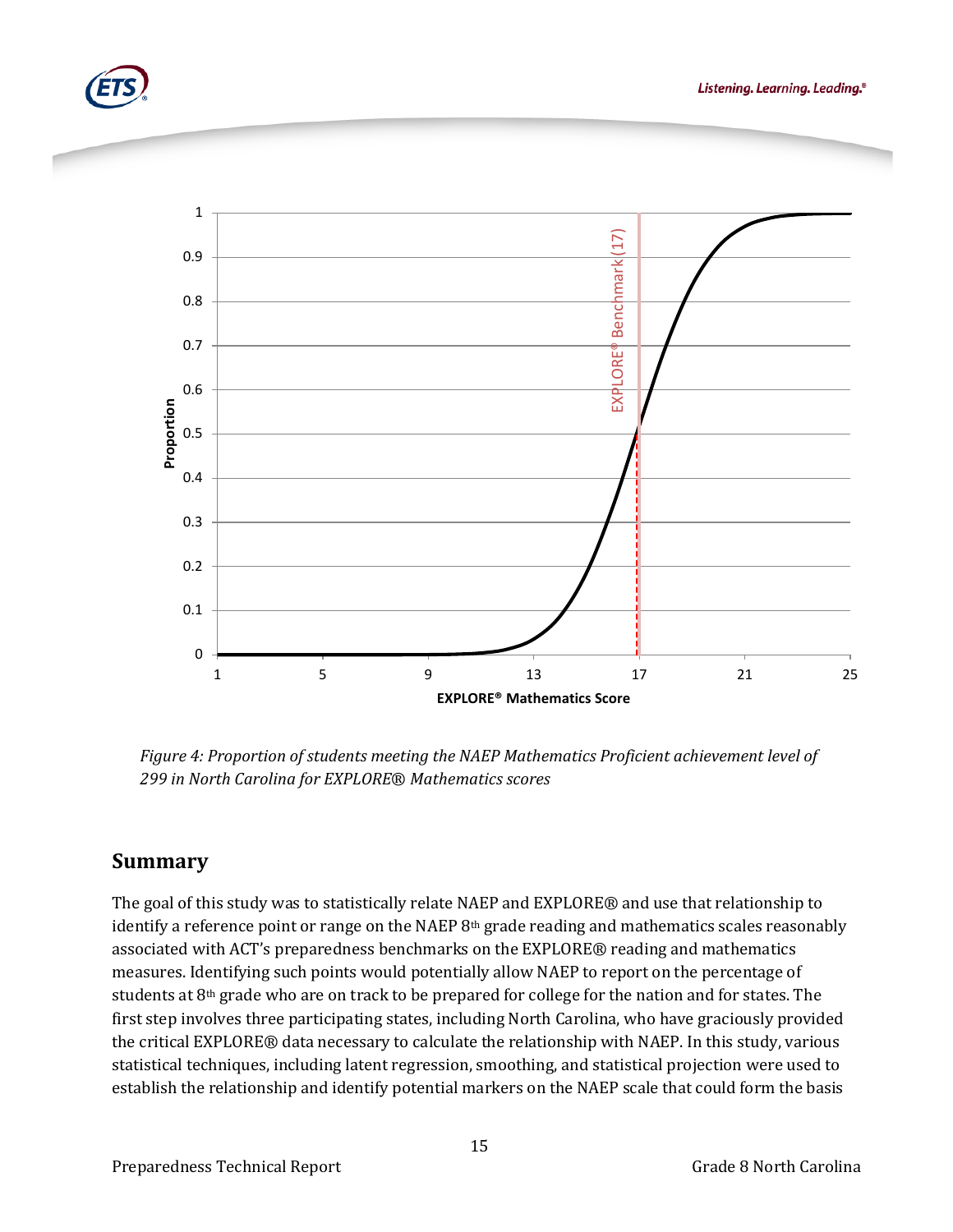

for 'on track to preparedness' reporting (see Figures 1 and 2 for examples of how the markers were determined).

In addition, we identified the point on the EXPLORE® measure that corresponds most closely to the NAEP *Proficient* achievement level cut score, for grade 8 reading and mathematics scales, in order to explore the relationship between the two measures in the reverse direction (see Figures 3 and 4 for the linking results).

A key finding was that the relationship between the two scales is moderate, meaning that the kind of relational statements that can be made need to be presented in terms of probability rather than direct one-to-one relationships. This is not surprising because the instruments are not intended to measure the exact same construct. However, it does make interpretation somewhat more challenging. The results showed that the College Readiness Benchmarks for EXPLORE® and the NAEP *Proficient* achievement level cut scores correspond well to each other in both linking directions. In particular, NAEP scale score points just above the *Proficient* achievement levels could form a reasonable basis for reporting 'on track for preparedness'. Approximately 29% of North Carolina  $8<sup>th</sup>$  graders met that criterion for reading and 35% met the criterion for math. On the other hand, the projection results of the NAEP *Proficient* cut score on the EXPLORE® scale are very close to the existing EXPLORE® benchmarks for reading and mathematics. Further content alignment work, which is conducted independently from this study, should provide further context to these results.